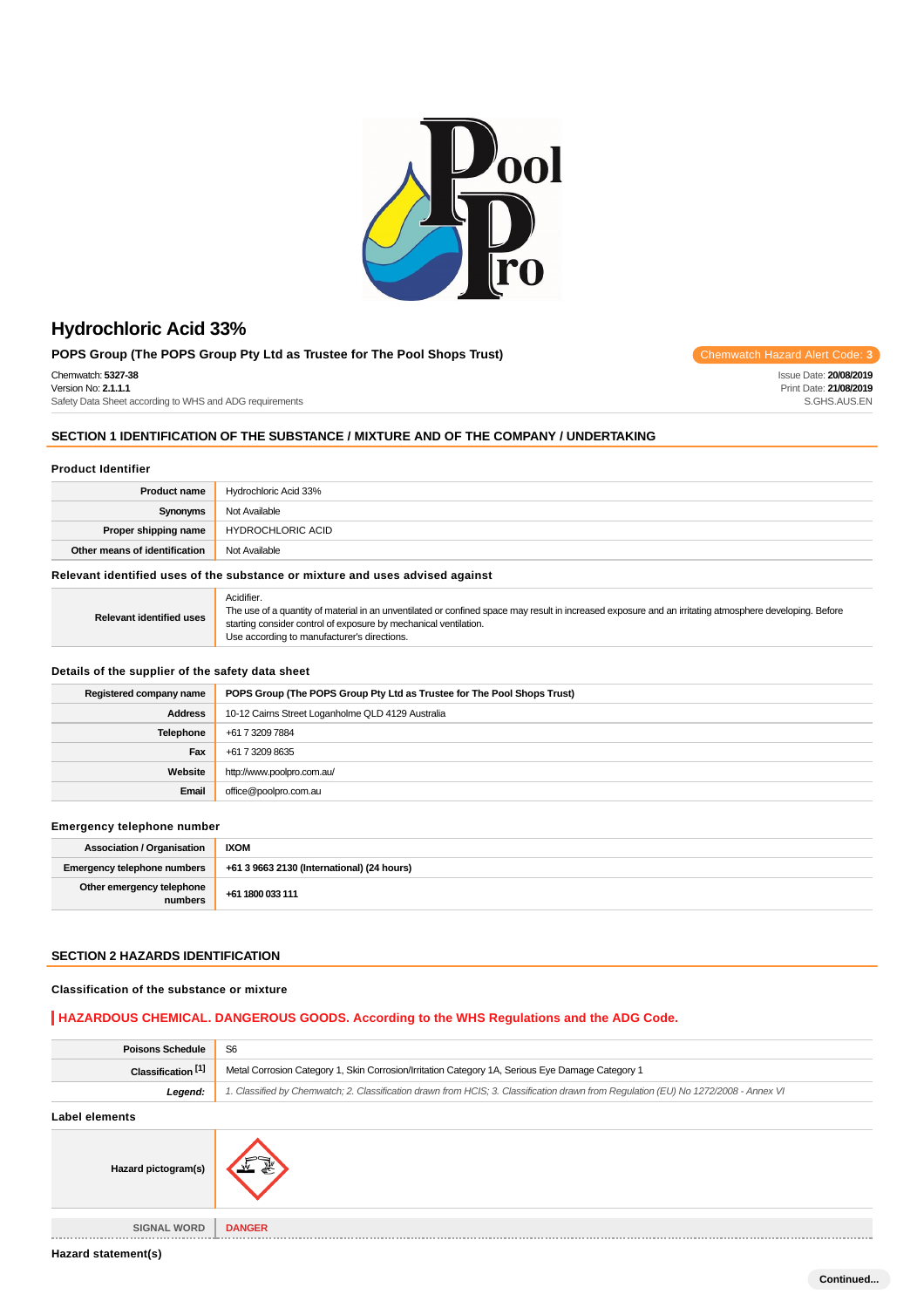| H <sub>290</sub>                             | May be corrosive to metals.                                                |
|----------------------------------------------|----------------------------------------------------------------------------|
| H314                                         | Causes severe skin burns and eye damage.                                   |
| <b>Precautionary statement(s) Prevention</b> |                                                                            |
| P <sub>260</sub>                             | Do not breathe dust/fume/gas/mist/vapours/spray.                           |
| P <sub>280</sub>                             | Wear protective gloves/protective clothing/eye protection/face protection. |
| P <sub>234</sub>                             | Keep only in original container.                                           |

### **Precautionary statement(s) Response**

| P301+P330+P331 | IF SWALLOWED: Rinse mouth. Do NOT induce vomiting.                                                                               |
|----------------|----------------------------------------------------------------------------------------------------------------------------------|
| P303+P361+P353 | IF ON SKIN (or hair): Remove/Take off immediately all contaminated clothing. Rinse skin with water/shower.                       |
| P305+P351+P338 | IF IN EYES: Rinse cautiously with water for several minutes. Remove contact lenses, if present and easy to do. Continue rinsing. |
| P310           | Immediately call a POISON CENTER or doctor/physician.                                                                            |
| P321           | Specific treatment (see advice on this label).                                                                                   |
| P363           | Wash contaminated clothing before reuse.                                                                                         |
| P390           | Absorb spillage to prevent material damage.                                                                                      |
| P304+P340      | IF INHALED: Remove victim to fresh air and keep at rest in a position comfortable for breathing.                                 |

#### **Precautionary statement(s) Storage**

**P405** Store locked up.

## **Precautionary statement(s) Disposal**

**P501** Dispose of contents/container in accordance with local regulations.

### **SECTION 3 COMPOSITION / INFORMATION ON INGREDIENTS**

#### **Substances**

See section below for composition of Mixtures

#### **Mixtures**

| <b>CAS No</b> | %[weight] | Name              |
|---------------|-----------|-------------------|
| 7647-01-0     | 33        | hydrochloric acid |
| 7732-18-5     | balance   | water             |

## **SECTION 4 FIRST AID MEASURES**

#### **Description of first aid measures**

| <b>Eye Contact</b>  | If this product comes in contact with the eyes:<br>Inmediately hold eyelids apart and flush the eye continuously with running water.<br>Ensure complete irrigation of the eye by keeping eyelids apart and away from eye and moving the eyelids by occasionally lifting the upper and lower lids.<br>► Continue flushing until advised to stop by the Poisons Information Centre or a doctor, or for at least 15 minutes.<br>Transport to hospital or doctor without delay.<br>► Removal of contact lenses after an eye injury should only be undertaken by skilled personnel.                                                                                            |
|---------------------|---------------------------------------------------------------------------------------------------------------------------------------------------------------------------------------------------------------------------------------------------------------------------------------------------------------------------------------------------------------------------------------------------------------------------------------------------------------------------------------------------------------------------------------------------------------------------------------------------------------------------------------------------------------------------|
| <b>Skin Contact</b> | If skin or hair contact occurs:<br>In Immediately flush body and clothes with large amounts of water, using safety shower if available.<br>▶ Quickly remove all contaminated clothing, including footwear.<br>> Wash skin and hair with running water. Continue flushing with water until advised to stop by the Poisons Information Centre.<br>Transport to hospital, or doctor.                                                                                                                                                                                                                                                                                         |
| Inhalation          | Inhalation of vapours or aerosols (mists, fumes) may cause lung oedema.<br>► Corrosive substances may cause lung damage (e.g. lung oedema, fluid in the lungs).<br>As this reaction may be delayed up to 24 hours after exposure, affected individuals need complete rest (preferably in semi-recumbent posture) and must<br>be kept under medical observation even if no symptoms are (yet) manifested.<br>Example for early such manifestation, the administration of a spray containing a dexamethasone derivative or beclomethasone derivative may be considered.<br>This must definitely be left to a doctor or person authorised by him/her.<br>(ICSC13719)         |
| Ingestion           | For advice, contact a Poisons Information Centre or a doctor at once.<br>• Urgent hospital treatment is likely to be needed.<br>If swallowed do <b>NOT</b> induce vomiting.<br>If vomiting occurs, lean patient forward or place on left side (head-down position, if possible) to maintain open airway and prevent aspiration.<br>$\triangleright$ Observe the patient carefully.<br>▶ Never give liquid to a person showing signs of being sleepy or with reduced awareness; i.e. becoming unconscious.<br>• Give water to rinse out mouth, then provide liquid slowly and as much as casualty can comfortably drink.<br>Transport to hospital or doctor without delay. |

### **Indication of any immediate medical attention and special treatment needed**

Treat symptomatically.

- For acute or short term repeated exposures to strong acids:
- Airway problems may arise from laryngeal edema and inhalation exposure. Treat with 100% oxygen initially.
- Respiratory distress may require cricothyroidotomy if endotracheal intubation is contraindicated by excessive swelling
- Intravenous lines should be established immediately in all cases where there is evidence of circulatory compromise.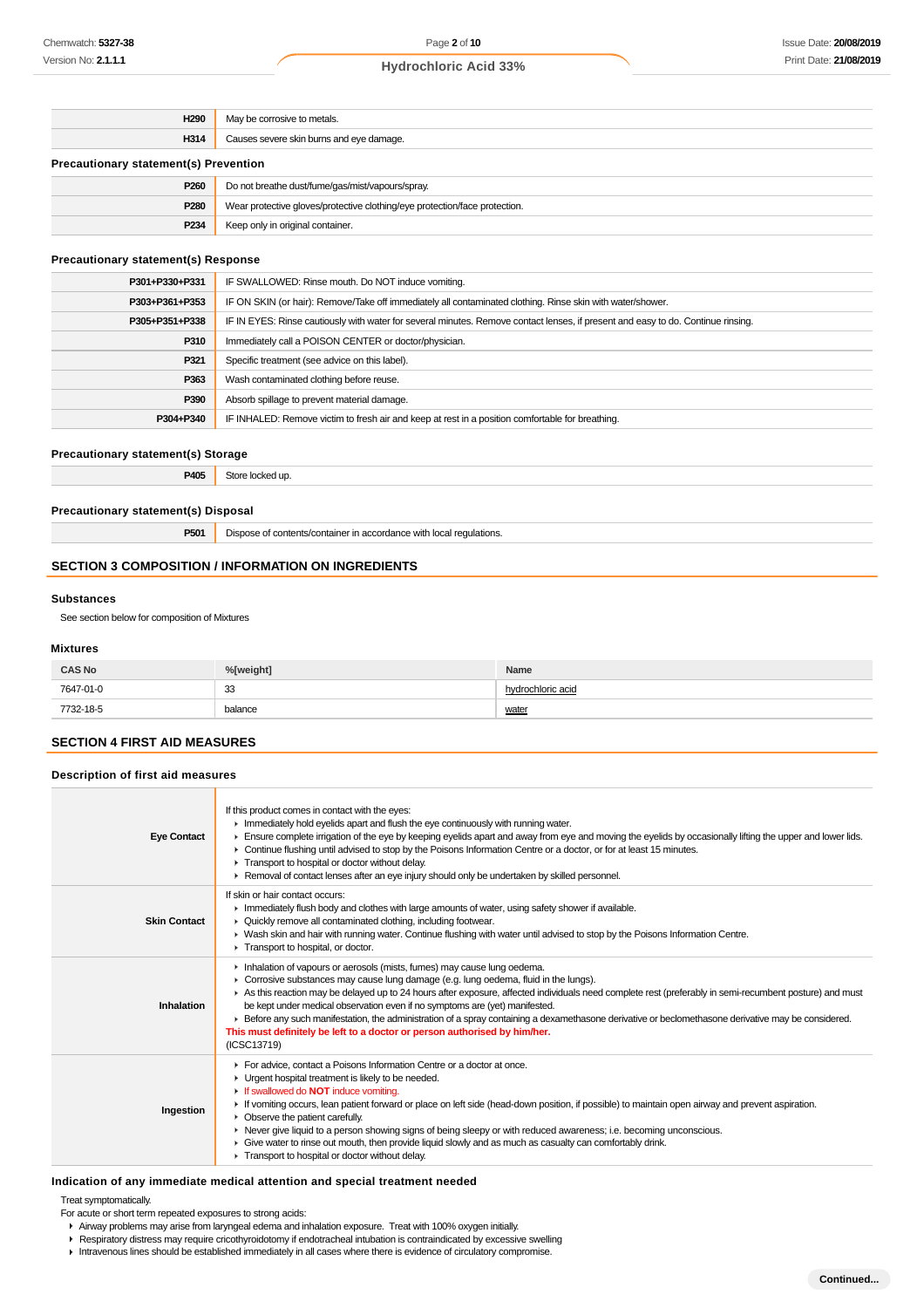K Strong acids produce a coagulation necrosis characterised by formation of a coagulum (eschar) as a result of the dessicating action of the acid on proteins in specific tissues. INGESTION:

**Immediate dilution (milk or water) within 30 minutes post ingestion is recommended.** 

**DO NOT** attempt to neutralise the acid since exothermic reaction may extend the corrosive injury.

- Be careful to avoid further vomit since re-exposure of the mucosa to the acid is harmful. Limit fluids to one or two glasses in an adult.
- Charcoal has no place in acid management.

Some authors suggest the use of lavage within 1 hour of ingestion.

SKIN:

Skin lesions require copious saline irrigation. Treat chemical burns as thermal burns with non-adherent gauze and wrapping.

Deep second-degree burns may benefit from topical silver sulfadiazine.

EYE:

Eye injuries require retraction of the eyelids to ensure thorough irrigation of the conjuctival cul-de-sacs. Irrigation should last at least 20-30 minutes. **DO NOT** use neutralising agents or any other additives. Several litres of saline are required.

▶ Cycloplegic drops, (1% cyclopentolate for short-term use or 5% homatropine for longer term use) antibiotic drops, vasoconstrictive agents or artificial tears may be indicated dependent on the severity of the injury.

▶ Steroid eye drops should only be administered with the approval of a consulting ophthalmologist).

[Ellenhorn and Barceloux: Medical Toxicology]

## **SECTION 5 FIREFIGHTING MEASURES**

#### **Extinguishing media**

Water spray or fog.

- Foam.
- Dry chemical powder.
- ▶ BCF (where regulations permit).
- Carbon dioxide.

#### **Special hazards arising from the substrate or mixture**

| <b>Fire Incompatibility</b>    | None known.                                                                                                                                                                                                                                                                                                                                                                                                                                                                                                                                        |  |
|--------------------------------|----------------------------------------------------------------------------------------------------------------------------------------------------------------------------------------------------------------------------------------------------------------------------------------------------------------------------------------------------------------------------------------------------------------------------------------------------------------------------------------------------------------------------------------------------|--|
| <b>Advice for firefighters</b> |                                                                                                                                                                                                                                                                                                                                                                                                                                                                                                                                                    |  |
| <b>Fire Fighting</b>           | Alert Fire Brigade and tell them location and nature of hazard.<br>• Wear full body protective clothing with breathing apparatus.<br>• Prevent, by any means available, spillage from entering drains or water course.<br>▶ Use fire fighting procedures suitable for surrounding area.<br>Do not approach containers suspected to be hot.<br>Cool fire exposed containers with water spray from a protected location.<br>If safe to do so, remove containers from path of fire.                                                                   |  |
| <b>Fire/Explosion Hazard</b>   | $\triangleright$ Non combustible.<br>$\triangleright$ Not considered to be a significant fire risk.<br>Acids may react with metals to produce hydrogen, a highly flammable and explosive gas.<br>► Heating may cause expansion or decomposition leading to violent rupture of containers.<br>► May emit corrosive, poisonous fumes. May emit acrid smoke.<br>Decomposition may produce toxic fumes of:<br>hydrogen chloride<br><b>Contains low boiling substance:</b> Closed containers may rupture due to pressure buildup under fire conditions. |  |
| <b>HAZCHEM</b>                 | 2R                                                                                                                                                                                                                                                                                                                                                                                                                                                                                                                                                 |  |

## **SECTION 6 ACCIDENTAL RELEASE MEASURES**

#### **Personal precautions, protective equipment and emergency procedures**

See section 8

#### **Environmental precautions**

See section 12

#### **Methods and material for containment and cleaning up**

| <b>Minor Spills</b> | > Drains for storage or use areas should have retention basins for pH adjustments and dilution of spills before discharge or disposal of material.<br>$\triangleright$ Check regularly for spills and leaks.<br>$\triangleright$ Clean up all spills immediately.<br>Avoid breathing vapours and contact with skin and eyes.<br>$\triangleright$ Control personal contact with the substance, by using protective equipment.<br>• Contain and absorb spill with sand, earth, inert material or vermiculite.<br>$\triangleright$ Wipe up.<br>• Place in a suitable, labelled container for waste disposal. |
|---------------------|-----------------------------------------------------------------------------------------------------------------------------------------------------------------------------------------------------------------------------------------------------------------------------------------------------------------------------------------------------------------------------------------------------------------------------------------------------------------------------------------------------------------------------------------------------------------------------------------------------------|
| <b>Major Spills</b> | $\triangleright$ Clear area of personnel and move upwind.<br>Alert Fire Brigade and tell them location and nature of hazard.<br>• Wear full body protective clothing with breathing apparatus.<br>• Prevent, by any means available, spillage from entering drains or water course.<br>Stop leak if safe to do so.<br>• Contain spill with sand, earth or vermiculite.<br>• Collect recoverable product into labelled containers for recycling.                                                                                                                                                           |

Personal Protective Equipment advice is contained in Section 8 of the SDS.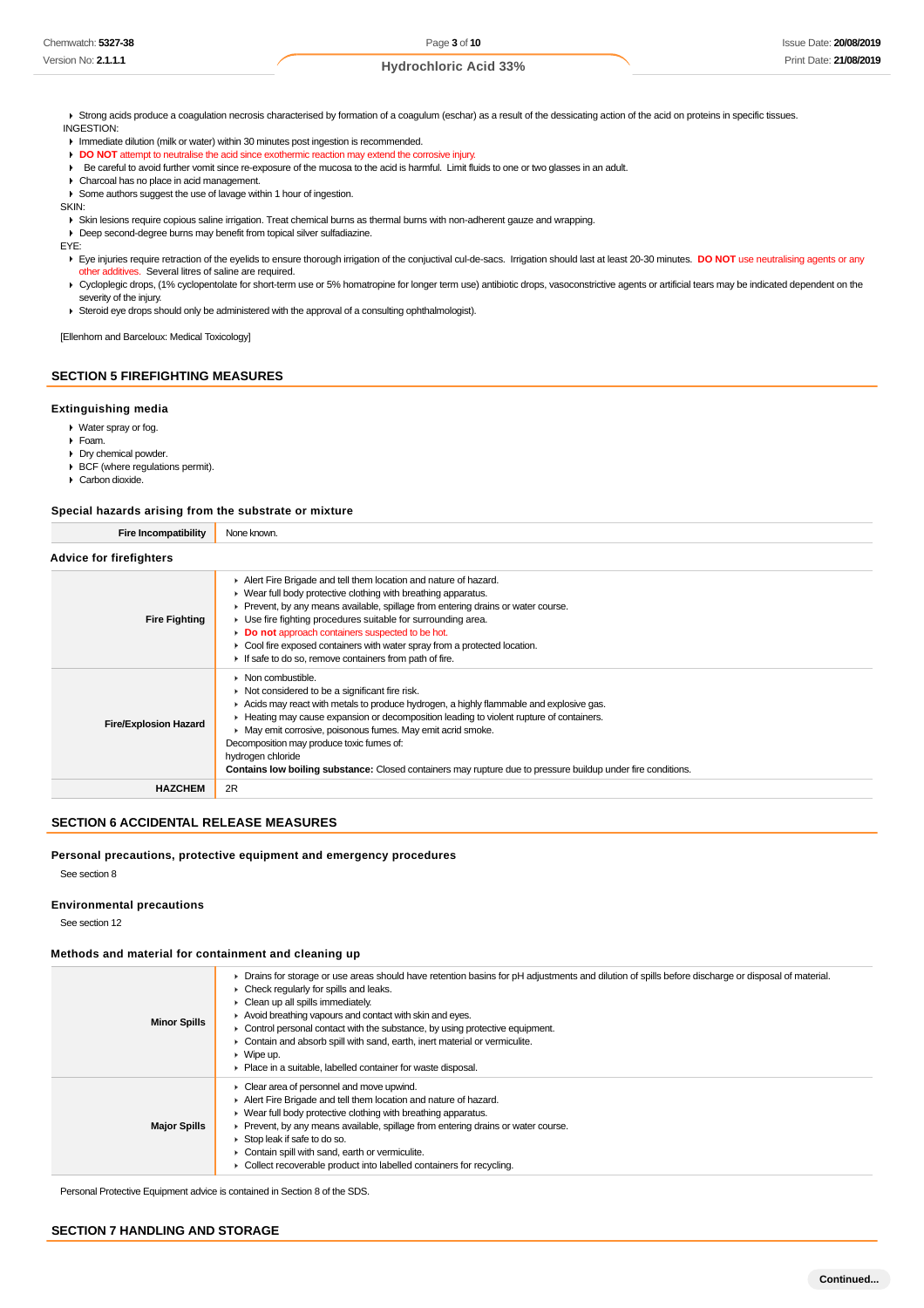**Precautions for safe handling**

## **Hydrochloric Acid 33%**

**Contains low boiling substance:**

| Safe handling            | Storage in sealed containers may result in pressure buildup causing violent rupture of containers not rated appropriately.<br>• Check for bulging containers.<br>▶ Vent periodically<br>Always release caps or seals slowly to ensure slow dissipation of vapours<br>DO NOT allow clothing wet with material to stay in contact with skin<br>Avoid all personal contact, including inhalation.<br>▶ Wear protective clothing when risk of exposure occurs.<br>Use in a well-ventilated area.<br>• WARNING: To avoid violent reaction, ALWAYS add material to water and NEVER water to material.<br>Avoid smoking, naked lights or ignition sources.<br>Avoid contact with incompatible materials.<br>▶ When handling, DO NOT eat, drink or smoke.                                                                                                                                                                                                                                                                                                                                                                                                                                                                                                                                                                                                                                                                                                                                                                                                                                                                                                                                                                                                                                                                                                                                                                                                                                                                                                                                                                                                                                                                    |  |
|--------------------------|----------------------------------------------------------------------------------------------------------------------------------------------------------------------------------------------------------------------------------------------------------------------------------------------------------------------------------------------------------------------------------------------------------------------------------------------------------------------------------------------------------------------------------------------------------------------------------------------------------------------------------------------------------------------------------------------------------------------------------------------------------------------------------------------------------------------------------------------------------------------------------------------------------------------------------------------------------------------------------------------------------------------------------------------------------------------------------------------------------------------------------------------------------------------------------------------------------------------------------------------------------------------------------------------------------------------------------------------------------------------------------------------------------------------------------------------------------------------------------------------------------------------------------------------------------------------------------------------------------------------------------------------------------------------------------------------------------------------------------------------------------------------------------------------------------------------------------------------------------------------------------------------------------------------------------------------------------------------------------------------------------------------------------------------------------------------------------------------------------------------------------------------------------------------------------------------------------------------|--|
| <b>Other information</b> | Store in original containers.<br>▶ Keep containers securely sealed.<br>Store in a cool, dry, well-ventilated area.<br>Store away from incompatible materials and foodstuff containers.<br>• Protect containers against physical damage and check regularly for leaks.<br>• Observe manufacturer's storage and handling recommendations contained within this SDS.                                                                                                                                                                                                                                                                                                                                                                                                                                                                                                                                                                                                                                                                                                                                                                                                                                                                                                                                                                                                                                                                                                                                                                                                                                                                                                                                                                                                                                                                                                                                                                                                                                                                                                                                                                                                                                                    |  |
|                          | Conditions for safe storage, including any incompatibilities                                                                                                                                                                                                                                                                                                                                                                                                                                                                                                                                                                                                                                                                                                                                                                                                                                                                                                                                                                                                                                                                                                                                                                                                                                                                                                                                                                                                                                                                                                                                                                                                                                                                                                                                                                                                                                                                                                                                                                                                                                                                                                                                                         |  |
| Suitable container       | 15L, 20L, 200L, 1000L<br>DO NOT use aluminium or galvanised containers<br>Lined metal can, lined metal pail/ can.<br>▶ Plastic pail.<br>Polyliner drum.<br>Packing as recommended by manufacturer.<br>• Check all containers are clearly labelled and free from leaks.<br>For low viscosity materials<br>• Drums and jerricans must be of the non-removable head type.<br>• Where a can is to be used as an inner package, the can must have a screwed enclosure.<br>For materials with a viscosity of at least 2680 cSt. (23 deg. C) and solids (between 15 C deg. and 40 deg C.):<br>Removable head packaging;<br>Cans with friction closures and<br>$\blacktriangleright$ low pressure tubes and cartridges<br>may be used.<br>Where combination packages are used, and the inner packages are of glass, porcelain or stoneware, there must be sufficient inert cushioning material in<br>contact with inner and outer packages unless the outer packaging is a close fitting moulded plastic box and the substances are not incompatible with the<br>plastic.                                                                                                                                                                                                                                                                                                                                                                                                                                                                                                                                                                                                                                                                                                                                                                                                                                                                                                                                                                                                                                                                                                                                                    |  |
| Storage incompatibility  | Interpret acids are generally soluble in water with the release of hydrogen ions. The resulting solutions have pH's of less than 7.0.<br>Interprision of interpretation can general bases (for example: amines and inorganic hydroxides) to form salts - neutralisation can generate dangerously large<br>amounts of heat in small spaces.<br>F The dissolution of inorganic acids in water or the dilution of their concentrated solutions with additional water may generate significant heat.<br>► The addition of water to inorganic acids often generates sufficient heat in the small region of mixing to cause some of the water to boil explosively. The<br>resulting "bumping" can spatter the acid.<br>Inorganic acids react with active metals, including such structural metals as aluminum and iron, to release hydrogen, a flammable gas.<br>Hydrogen chloride:<br>F reacts strongly with strong oxidisers (releasing chlorine gas), acetic anhydride, caesium cyanotridecahydrodecaborate(2-), ethylidene difluoride,<br>hexalithium disilicide, metal acetylide, sodium, silicon dioxide, tetraselenium tetranitride, and many organic materials<br>► is incompatible with alkaline materials, acetic anhydride, acetylides, aliphatic amines, alkanolamines, alkylene oxides, aluminium, aluminium-titanium<br>alloys, aromatic amines, amines, amides, 2-aminoethanol, ammonia, ammonium hydroxide, borides, calcium phosphide, carbides, carbonates, cyanides,<br>chlorosulfonic acid, ethylenediamine, ethyleneimine, epichlorohydrin, formaldehyde, isocyanates, metals, metal oxides, metal hydroxides, metal<br>acetylides, metal carbides, oleum, organic anhydrides, potassium permanganate, perchloric acid, phosphides, 3-propiolactone, silicides, sulfides,<br>sulfites, sulfuric acid, uranium phosphide, vinyl acetate, vinylidene fluoride<br>lacks most metals forming flammable hydrogen gas, and some plastics, rubbers and coatings<br>reacts with zinc, brass, galvanised iron, aluminium, copper and copper alloys<br>Reacts vigorously with alkalis<br>▶ Reacts with mild steel, galvanised steel / zinc producing hydrogen gas which may form an explosive mixture with air. |  |

## **SECTION 8 EXPOSURE CONTROLS / PERSONAL PROTECTION**

## **Control parameters**

## **OCCUPATIONAL EXPOSURE LIMITS (OEL)**

### **INGREDIENT DATA**

| Source                       | Ingredient        | <b>Material name</b> | <b>TWA</b>    | <b>STEL</b>   | Peak              | <b>Notes</b>  |
|------------------------------|-------------------|----------------------|---------------|---------------|-------------------|---------------|
| Australia Exposure Standards | hvdrochloric acid | Hvdrogen chloride    | Not Available | Not Available | 5 ppm / 7.5 mg/m3 | Not Available |

## **EMERGENCY LIMITS**

| Ingredient        | <b>Material name</b>                      |           | TEEL-1              | TEEL-2        | TEEL-3        |
|-------------------|-------------------------------------------|-----------|---------------------|---------------|---------------|
| hydrochloric acid | Hydrogen chloride; (Hydrochloric acid)    |           | Not Available       | Not Available | Not Available |
| hydrochloric acid | Deuterochloric acid; (Deuterium chloride) | $1.8$ ppm |                     | 22 ppm        | $100$ ppm     |
|                   |                                           |           |                     |               |               |
| Ingredient        | <b>Original IDLH</b>                      |           | <b>Revised IDLH</b> |               |               |
| hydrochloric acid | 50 ppm                                    |           | Not Available       |               |               |
| water             | Not Available                             |           | Not Available       |               |               |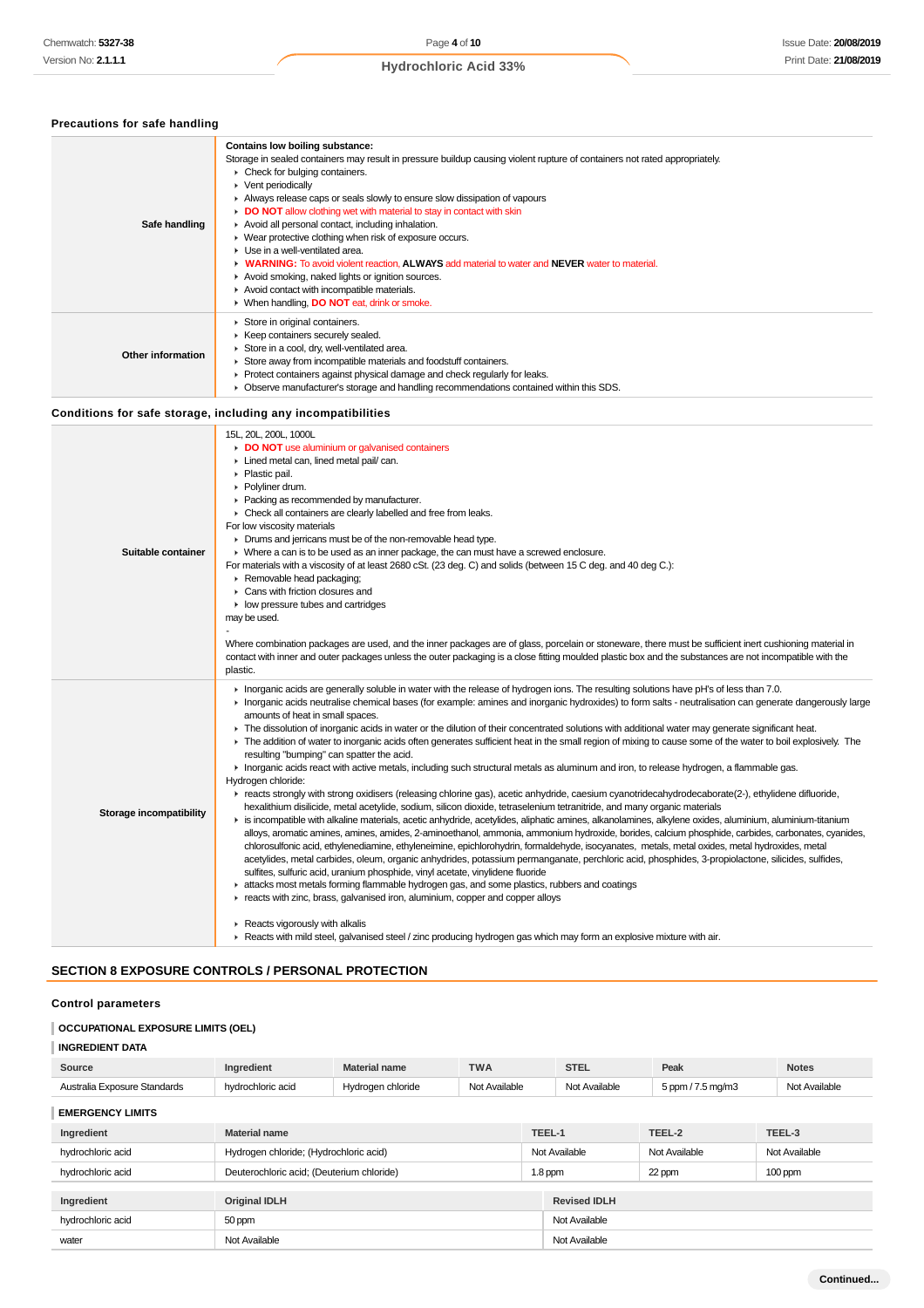**Exposure controls**

#### **Hydrochloric Acid 33%**

| Appropriate engineering<br>controls | Engineering controls are used to remove a hazard or place a barrier between the worker and the hazard. Well-designed engineering controls can be<br>highly effective in protecting workers and will typically be independent of worker interactions to provide this high level of protection.<br>The basic types of engineering controls are:<br>Process controls which involve changing the way a job activity or process is done to reduce the risk.<br>Enclosure and/or isolation of emission source which keeps a selected hazard "physically" away from the worker and ventilation that strategically "adds" and<br>"removes" air in the work environment. Ventilation can remove or dilute an air contaminant if designed properly. The design of a ventilation system must<br>match the particular process and chemical or contaminant in use.<br>Employers may need to use multiple types of controls to prevent employee overexposure.                                                                                                                                         |
|-------------------------------------|-----------------------------------------------------------------------------------------------------------------------------------------------------------------------------------------------------------------------------------------------------------------------------------------------------------------------------------------------------------------------------------------------------------------------------------------------------------------------------------------------------------------------------------------------------------------------------------------------------------------------------------------------------------------------------------------------------------------------------------------------------------------------------------------------------------------------------------------------------------------------------------------------------------------------------------------------------------------------------------------------------------------------------------------------------------------------------------------|
| <b>Personal protection</b>          |                                                                                                                                                                                                                                                                                                                                                                                                                                                                                                                                                                                                                                                                                                                                                                                                                                                                                                                                                                                                                                                                                         |
| Eye and face protection             | ▶ Safety glasses with unperforated side shields may be used where continuous eye protection is desirable, as in laboratories; spectacles are not sufficient<br>where complete eye protection is needed such as when handling bulk-quantities, where there is a danger of splashing, or if the material may be under<br>pressure.<br>• Chemical goggles whenever there is a danger of the material coming in contact with the eyes; goggles must be properly fitted.<br>Full face shield (20 cm, 8 in minimum) may be required for supplementary but never for primary protection of eyes; these afford face protection.<br>Alternatively a gas mask may replace splash goggles and face shields.<br>▶ Contact lenses may pose a special hazard; soft contact lenses may absorb and concentrate irritants. A written policy document, describing the wearing<br>of lenses or restrictions on use, should be created for each workplace or task. This should include a review of lens absorption and adsorption for the<br>class of chemicals in use and an account of injury experience. |
| <b>Skin protection</b>              | See Hand protection below                                                                                                                                                                                                                                                                                                                                                                                                                                                                                                                                                                                                                                                                                                                                                                                                                                                                                                                                                                                                                                                               |
| Hands/feet protection               | Elbow length PVC gloves<br>▶ When handling corrosive liquids, wear trousers or overalls outside of boots, to avoid spills entering boots.<br>The selection of suitable gloves does not only depend on the material, but also on further marks of quality which vary from manufacturer to manufacturer.<br>Where the chemical is a preparation of several substances, the resistance of the glove material can not be calculated in advance and has therefore to be<br>checked prior to the application.<br>The exact break through time for substances has to be obtained from the manufacturer of the protective gloves and has to be observed when making a final<br>choice.<br>Personal hygiene is a key element of effective hand care. Gloves must only be worn on clean hands. After using gloves, hands should be washed and dried<br>thoroughly. Application of a non-perfumed moisturiser is recommended.                                                                                                                                                                      |
| <b>Body protection</b>              | See Other protection below                                                                                                                                                                                                                                                                                                                                                                                                                                                                                                                                                                                                                                                                                                                                                                                                                                                                                                                                                                                                                                                              |
| Other protection                    | • Overalls.<br>PVC Apron.<br>▶ PVC protective suit may be required if exposure severe.<br>Eyewash unit.<br>Ensure there is ready access to a safety shower.                                                                                                                                                                                                                                                                                                                                                                                                                                                                                                                                                                                                                                                                                                                                                                                                                                                                                                                             |

#### **Respiratory protection**

Type B-P Filter of sufficient capacity. (AS/NZS 1716 & 1715, EN 143:2000 & 149:2001, ANSI Z88 or national equivalent)

Selection of the Class and Type of respirator will depend upon the level of breathing zone contaminant and the chemical nature of the contaminant. Protection Factors (defined as the ratio of contaminant outside and inside the mask) may also be important.

| Required minimum protection factor | Maximum gas/vapour concentration present in air p.p.m. (by volume) | <b>Half-face Respirator</b> | <b>Full-Face Respirator</b> |
|------------------------------------|--------------------------------------------------------------------|-----------------------------|-----------------------------|
| up to 10                           | 1000                                                               | B-AUS / Class1 P2           |                             |
| up to 50                           | 1000                                                               |                             | B-AUS / Class 1 P2          |
| up to 50                           | 5000                                                               | Airline <sup>'</sup>        |                             |
| up to 100                          | 5000                                                               |                             | <b>B-2 P2</b>               |
| up to 100                          | 10000                                                              |                             | <b>B-3 P2</b>               |
| $100+$                             |                                                                    |                             | Airline**                   |

\* - Continuous Flow \*\* - Continuous-flow or positive pressure demand

A(All classes) = Organic vapours, B AUS or B1 = Acid gasses, B2 = Acid gas or hydrogen cyanide(HCN), B3 = Acid gas or hydrogen cyanide(HCN), E = Sulfur dioxide(SO2), G = Agricultural chemicals, K = Ammonia(NH3), Hg = Mercury, NO = Oxides of nitrogen, MB = Methyl bromide, AX = Low boiling point organic compounds(below 65 degC)

## **SECTION 9 PHYSICAL AND CHEMICAL PROPERTIES**

## **Information on basic physical and chemical properties**

Appearance **Colourless to slightly yellow corrosive liquid with pungent acidic odour; miscible with water.** 

| <b>Physical state</b>                                    | Liquid         | Relative density (Water = 1)               | Not Available  |
|----------------------------------------------------------|----------------|--------------------------------------------|----------------|
| Odour                                                    | Not Available  | Partition coefficient n-octanol /<br>water | Not Available  |
| <b>Odour threshold</b>                                   | Not Available  | Auto-ignition temperature (°C)             | Not Available  |
| pH (as supplied)                                         | $<$ 1          | <b>Decomposition temperature</b>           | Not Available  |
| Melting point / freezing point<br>(°C)                   | Not Available  | Viscosity (cSt)                            | Not Available  |
| Initial boiling point and boiling<br>range $(^{\circ}C)$ | Not Available  | Molecular weight (g/mol)                   | Not Applicable |
| Flash point (°C)                                         | Not Applicable | <b>Taste</b>                               | Not Available  |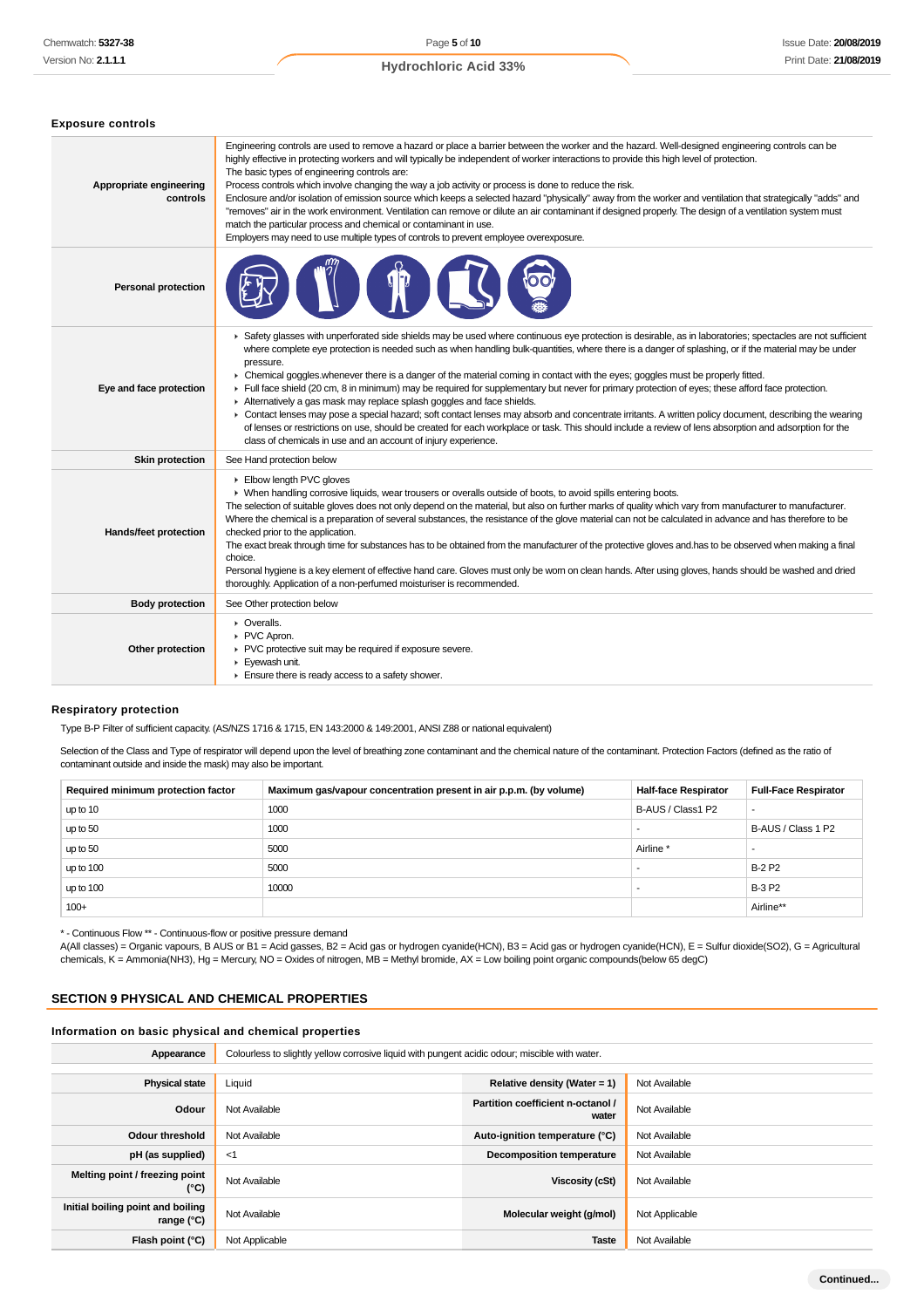| <b>Evaporation rate</b>    | Not Available  | <b>Explosive properties</b>            | Not Available |
|----------------------------|----------------|----------------------------------------|---------------|
| <b>Flammability</b>        | Not Applicable | <b>Oxidising properties</b>            | Not Available |
| Upper Explosive Limit (%)  | Not Applicable | Surface Tension (dyn/cm or<br>$mN/m$ ) | Not Available |
| Lower Explosive Limit (%)  | Not Applicable | <b>Volatile Component (%vol)</b>       | Not Available |
| Vapour pressure (kPa)      | Not Available  | Gas group                              | Not Available |
| Solubility in water        | Miscible       | pH as a solution (1%)                  | Not Available |
| Vapour density $(Air = 1)$ | Not Available  | VOC g/L                                | Not Available |

## **SECTION 10 STABILITY AND REACTIVITY**

| Reactivity                                 | See section 7                                   |
|--------------------------------------------|-------------------------------------------------|
| <b>Chemical stability</b>                  | • Contact with alkaline material liberates heat |
| Possibility of hazardous<br>reactions      | See section 7                                   |
| <b>Conditions to avoid</b>                 | See section 7                                   |
| Incompatible materials                     | See section 7                                   |
| <b>Hazardous decomposition</b><br>products | See section 5                                   |

## **SECTION 11 TOXICOLOGICAL INFORMATION**

## **Information on toxicological effects**

| Inhaled                      | The material can cause respiratory irritation in some persons. The body's response to such irritation can cause further lung damage.<br>Corrosive acids can cause irritation of the respiratory tract, with coughing, choking and mucous membrane damage. There may be dizziness, headache,<br>nausea and weakness.<br>Inhalation of quantities of liquid mist may be extremely hazardous, even lethal due to spasm, extreme irritation of larynx and bronchi, chemical pneumonitis<br>and pulmonary oedema.<br>Hydrogen chloride (HCl) vapour or fumes present a hazard from a single acute exposure. Exposures of 1300 to 2000 ppm have been lethal to humans in a<br>few minutes.<br>Inhalation of HCI may cause choking, coughing, burning sensation and may cause ulceration of the nose, throat and larynx. Fluid on the lungs followed by<br>generalised lung damage may follow.<br>Breathing of HCI vapour may aggravate asthma and inflammatory or fibrotic pulmonary disease.<br>High concentrations cause necrosis of the tracheal and bronchial epithelium, pulmonary oedema, atelectasis and emphysema and damage to the pulmonary<br>blood vessels and liver. |                                                                                                                                                  |  |  |  |
|------------------------------|-----------------------------------------------------------------------------------------------------------------------------------------------------------------------------------------------------------------------------------------------------------------------------------------------------------------------------------------------------------------------------------------------------------------------------------------------------------------------------------------------------------------------------------------------------------------------------------------------------------------------------------------------------------------------------------------------------------------------------------------------------------------------------------------------------------------------------------------------------------------------------------------------------------------------------------------------------------------------------------------------------------------------------------------------------------------------------------------------------------------------------------------------------------------------------|--------------------------------------------------------------------------------------------------------------------------------------------------|--|--|--|
| Ingestion                    | The material can produce chemical burns within the oral cavity and gastrointestinal tract following ingestion.<br>Ingestion of acidic corrosives may produce burns around and in the mouth, the throat and oesophagus. Immediate pain and difficulties in swallowing and<br>speaking may also be evident.                                                                                                                                                                                                                                                                                                                                                                                                                                                                                                                                                                                                                                                                                                                                                                                                                                                                   |                                                                                                                                                  |  |  |  |
| <b>Skin Contact</b>          | The material can produce chemical burns following direct contact with the skin.<br>Skin contact with acidic corrosives may result in pain and burns; these may be deep with distinct edges and may heal slowly with the formation of scar<br>tissue.<br>Skin contact with the material may damage the health of the individual; systemic effects may result following absorption.<br>Open cuts, abraded or irritated skin should not be exposed to this material<br>Entry into the blood-stream, through, for example, cuts, abrasions or lesions, may produce systemic injury with harmful effects. Examine the skin prior to the<br>use of the material and ensure that any external damage is suitably protected.                                                                                                                                                                                                                                                                                                                                                                                                                                                        |                                                                                                                                                  |  |  |  |
| Eye                          | The material can produce chemical burns to the eye following direct contact. Vapours or mists may be extremely irritating.<br>If applied to the eyes, this material causes severe eye damage.                                                                                                                                                                                                                                                                                                                                                                                                                                                                                                                                                                                                                                                                                                                                                                                                                                                                                                                                                                               |                                                                                                                                                  |  |  |  |
| <b>Chronic</b>               | Repeated or prolonged exposure to acids may result in the erosion of teeth, swelling and/or ulceration of mouth lining. Irritation of airways to lung, with<br>cough, and inflammation of lung tissue often occurs.<br>Long-term exposure to respiratory irritants may result in airways disease, involving difficulty breathing and related whole-body problems.<br>Substance accumulation, in the human body, may occur and may cause some concern following repeated or long-term occupational exposure.<br>Chronic minor exposure to hydrogen chloride (HCI) vapour or fume may cause discolouration or erosion of the teeth, bleeding of the nose and gums; and<br>ulceration of the mucous membranes of the nose. Workers exposed to hydrochloric acid suffered from stomach inflammation and a number of cases of<br>chronic bronchitis (airway inflammation) have also been reported. Repeated or prolonged exposure to dilute solutions of hydrogen chloride may cause skin<br>inflammation.                                                                                                                                                                       |                                                                                                                                                  |  |  |  |
|                              | <b>TOXICITY</b>                                                                                                                                                                                                                                                                                                                                                                                                                                                                                                                                                                                                                                                                                                                                                                                                                                                                                                                                                                                                                                                                                                                                                             | <b>IRRITATION</b>                                                                                                                                |  |  |  |
| <b>Hydrochloric Acid 33%</b> | Not Available                                                                                                                                                                                                                                                                                                                                                                                                                                                                                                                                                                                                                                                                                                                                                                                                                                                                                                                                                                                                                                                                                                                                                               | Not Available                                                                                                                                    |  |  |  |
|                              | <b>TOXICITY</b>                                                                                                                                                                                                                                                                                                                                                                                                                                                                                                                                                                                                                                                                                                                                                                                                                                                                                                                                                                                                                                                                                                                                                             | <b>IRRITATION</b>                                                                                                                                |  |  |  |
|                              | Dermal (rabbit) LD50: >5010 mg/kg <sup>[2]</sup>                                                                                                                                                                                                                                                                                                                                                                                                                                                                                                                                                                                                                                                                                                                                                                                                                                                                                                                                                                                                                                                                                                                            | Eye (rabbit): 5mg/30s - mild                                                                                                                     |  |  |  |
| hydrochloric acid            | Inhalation (rat) LC50: 780.108879 mg/l/1h[2]                                                                                                                                                                                                                                                                                                                                                                                                                                                                                                                                                                                                                                                                                                                                                                                                                                                                                                                                                                                                                                                                                                                                | Eye: adverse effect observed (irritating) <sup>[1]</sup>                                                                                         |  |  |  |
|                              | Oral (rat) LD50: =700 mg/kg <sup>[2]</sup>                                                                                                                                                                                                                                                                                                                                                                                                                                                                                                                                                                                                                                                                                                                                                                                                                                                                                                                                                                                                                                                                                                                                  | Skin: adverse effect observed (corrosive) <sup>[1]</sup>                                                                                         |  |  |  |
|                              |                                                                                                                                                                                                                                                                                                                                                                                                                                                                                                                                                                                                                                                                                                                                                                                                                                                                                                                                                                                                                                                                                                                                                                             | Skin: adverse effect observed (irritating) <sup>[1]</sup>                                                                                        |  |  |  |
|                              | <b>TOXICITY</b>                                                                                                                                                                                                                                                                                                                                                                                                                                                                                                                                                                                                                                                                                                                                                                                                                                                                                                                                                                                                                                                                                                                                                             | <b>IRRITATION</b>                                                                                                                                |  |  |  |
| water                        | Oral (rat) LD50: >90000 mg/kg <sup>[2]</sup>                                                                                                                                                                                                                                                                                                                                                                                                                                                                                                                                                                                                                                                                                                                                                                                                                                                                                                                                                                                                                                                                                                                                | Not Available                                                                                                                                    |  |  |  |
| Legend:                      | data extracted from RTECS - Register of Toxic Effect of chemical Substances                                                                                                                                                                                                                                                                                                                                                                                                                                                                                                                                                                                                                                                                                                                                                                                                                                                                                                                                                                                                                                                                                                 | 1. Value obtained from Europe ECHA Registered Substances - Acute toxicity 2.* Value obtained from manufacturer's SDS. Unless otherwise specified |  |  |  |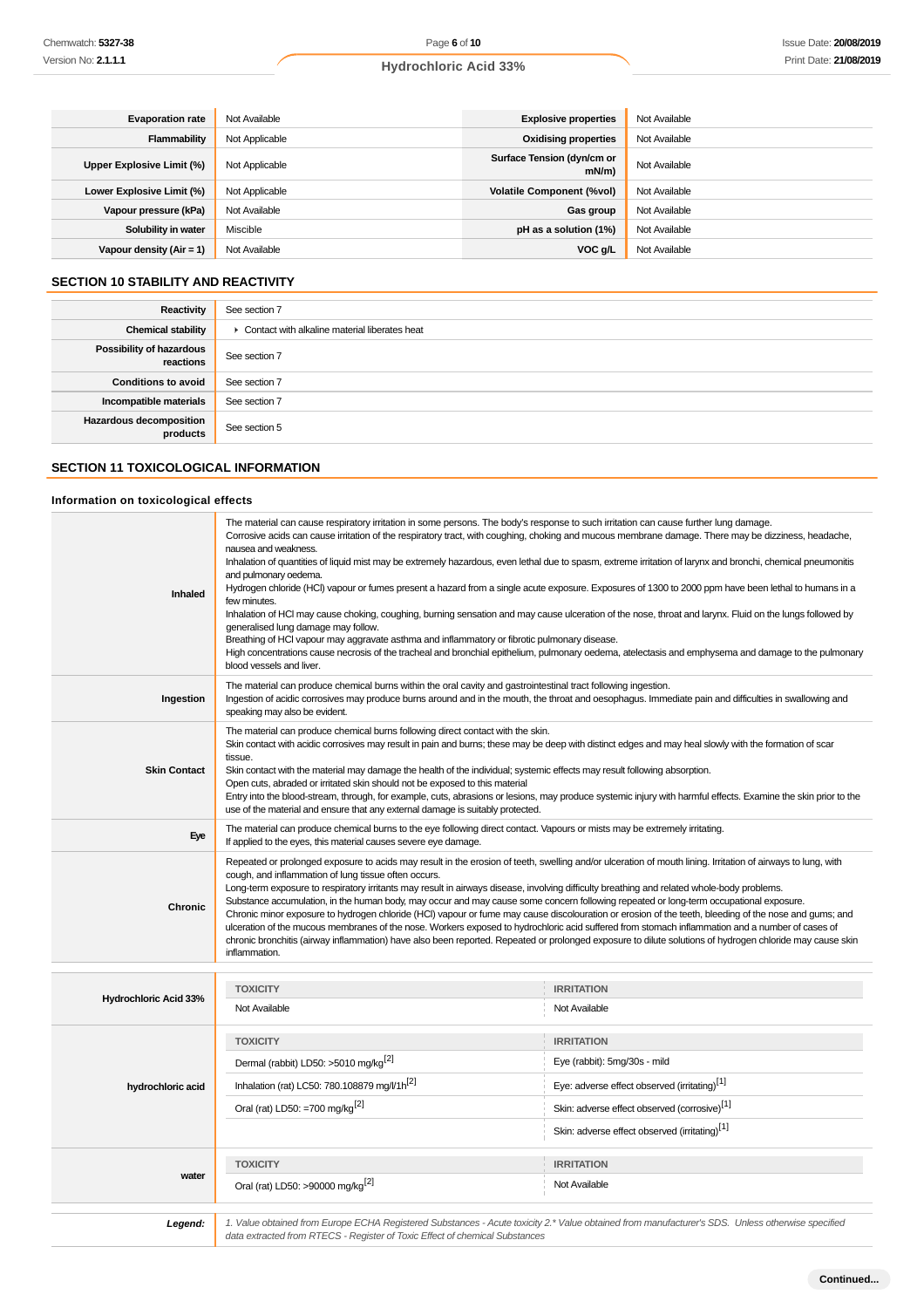| <b>Hydrochloric Acid 33%</b>                                                                                                                                                   | Inhalation (Rat) LC50: 4.2-4.7 mg/l/1h                                                                                                                                                                                                                                                                                                                                                                                                                                                                                                                                                                                                                                                                                                                                                                                                                                                                                                                                                                                                                                                                                                                                                                                                                                                                                                                                                                                                                                                                                                                                                                                                                                                                                                                                                                                                                                                                                                                                                                                                                                              |                                 |   |  |
|--------------------------------------------------------------------------------------------------------------------------------------------------------------------------------|-------------------------------------------------------------------------------------------------------------------------------------------------------------------------------------------------------------------------------------------------------------------------------------------------------------------------------------------------------------------------------------------------------------------------------------------------------------------------------------------------------------------------------------------------------------------------------------------------------------------------------------------------------------------------------------------------------------------------------------------------------------------------------------------------------------------------------------------------------------------------------------------------------------------------------------------------------------------------------------------------------------------------------------------------------------------------------------------------------------------------------------------------------------------------------------------------------------------------------------------------------------------------------------------------------------------------------------------------------------------------------------------------------------------------------------------------------------------------------------------------------------------------------------------------------------------------------------------------------------------------------------------------------------------------------------------------------------------------------------------------------------------------------------------------------------------------------------------------------------------------------------------------------------------------------------------------------------------------------------------------------------------------------------------------------------------------------------|---------------------------------|---|--|
| <b>HYDROCHLORIC ACID</b>                                                                                                                                                       | Asthma-like symptoms may continue for months or even years after exposure to the material ends. This may be due to a non-allergic condition known as<br>reactive airways dysfunction syndrome (RADS) which can occur after exposure to high levels of highly irritating compound. Main criteria for diagnosing<br>RADS include the absence of previous airways disease in a non-atopic individual, with sudden onset of persistent asthma-like symptoms within minutes to<br>hours of a documented exposure to the irritant. Other criteria for diagnosis of RADS include a reversible airflow pattern on lung function tests, moderate to<br>severe bronchial hyperreactivity on methacholine challenge testing, and the lack of minimal lymphocytic inflammation, without eosinophilia. RADS (or<br>asthma) following an irritating inhalation is an infrequent disorder with rates related to the concentration of and duration of exposure to the irritating<br>substance. On the other hand, industrial bronchitis is a disorder that occurs as a result of exposure due to high concentrations of irritating substance (often<br>particles) and is completely reversible after exposure ceases. The disorder is characterized by difficulty breathing, cough and mucus production.<br>For acid mists, aerosols, vapours<br>Test results suggest that eukaryotic cells are susceptible to genetic damage when the pH falls to about 6.5. Cells from the respiratory tract have not been<br>examined in this respect. Mucous secretion may protect the cells of the airway from direct exposure to inhaled acidic mists (which also protects the<br>stomach lining from the hydrochloric acid secreted there).<br>The material may be irritating to the eye, with prolonged contact causing inflammation. Repeated or prolonged exposure to irritants may produce<br>conjunctivitis.<br>The substance is classified by IARC as Group 3:<br>NOT classifiable as to its carcinogenicity to humans.<br>Evidence of carcinogenicity may be inadequate or limited in animal testing. |                                 |   |  |
| <b>HYDROCHLORIC ACID &amp;</b><br><b>WATER</b>                                                                                                                                 | No significant acute toxicological data identified in literature search.                                                                                                                                                                                                                                                                                                                                                                                                                                                                                                                                                                                                                                                                                                                                                                                                                                                                                                                                                                                                                                                                                                                                                                                                                                                                                                                                                                                                                                                                                                                                                                                                                                                                                                                                                                                                                                                                                                                                                                                                            |                                 |   |  |
| <b>Acute Toxicity</b>                                                                                                                                                          | ×                                                                                                                                                                                                                                                                                                                                                                                                                                                                                                                                                                                                                                                                                                                                                                                                                                                                                                                                                                                                                                                                                                                                                                                                                                                                                                                                                                                                                                                                                                                                                                                                                                                                                                                                                                                                                                                                                                                                                                                                                                                                                   | Carcinogenicity                 | × |  |
| <b>Skin Irritation/Corrosion</b>                                                                                                                                               | ✔                                                                                                                                                                                                                                                                                                                                                                                                                                                                                                                                                                                                                                                                                                                                                                                                                                                                                                                                                                                                                                                                                                                                                                                                                                                                                                                                                                                                                                                                                                                                                                                                                                                                                                                                                                                                                                                                                                                                                                                                                                                                                   | Reproductivity                  | × |  |
| <b>Serious Eye Damage/Irritation</b>                                                                                                                                           | ✔                                                                                                                                                                                                                                                                                                                                                                                                                                                                                                                                                                                                                                                                                                                                                                                                                                                                                                                                                                                                                                                                                                                                                                                                                                                                                                                                                                                                                                                                                                                                                                                                                                                                                                                                                                                                                                                                                                                                                                                                                                                                                   | <b>STOT - Single Exposure</b>   | × |  |
| <b>Respiratory or Skin</b><br>sensitisation                                                                                                                                    | ×                                                                                                                                                                                                                                                                                                                                                                                                                                                                                                                                                                                                                                                                                                                                                                                                                                                                                                                                                                                                                                                                                                                                                                                                                                                                                                                                                                                                                                                                                                                                                                                                                                                                                                                                                                                                                                                                                                                                                                                                                                                                                   | <b>STOT - Repeated Exposure</b> | × |  |
| <b>Mutagenicity</b>                                                                                                                                                            | ×                                                                                                                                                                                                                                                                                                                                                                                                                                                                                                                                                                                                                                                                                                                                                                                                                                                                                                                                                                                                                                                                                                                                                                                                                                                                                                                                                                                                                                                                                                                                                                                                                                                                                                                                                                                                                                                                                                                                                                                                                                                                                   | <b>Aspiration Hazard</b>        | × |  |
| $\blacktriangleright$ - Data either not available or does not fill the criteria for classification<br>Legend:<br>$\blacktriangleright$ - Data available to make classification |                                                                                                                                                                                                                                                                                                                                                                                                                                                                                                                                                                                                                                                                                                                                                                                                                                                                                                                                                                                                                                                                                                                                                                                                                                                                                                                                                                                                                                                                                                                                                                                                                                                                                                                                                                                                                                                                                                                                                                                                                                                                                     |                                 |   |  |

## **SECTION 12 ECOLOGICAL INFORMATION**

| <b>Toxicity</b>              |                  |                           |                               |                  |                  |
|------------------------------|------------------|---------------------------|-------------------------------|------------------|------------------|
|                              | <b>ENDPOINT</b>  | <b>TEST DURATION (HR)</b> | <b>SPECIES</b>                | VALUE            | <b>SOURCE</b>    |
| <b>Hydrochloric Acid 33%</b> | Not<br>Available | Not Available             | Not Available                 | Not<br>Available | Not<br>Available |
|                              | <b>ENDPOINT</b>  | <b>TEST DURATION (HR)</b> | <b>SPECIES</b>                | <b>VALUE</b>     | <b>SOURCE</b>    |
| hydrochloric acid            | <b>LC50</b>      | 96                        | Fish                          | 70.057mg/L       | 3                |
|                              | <b>EC50</b>      | 96                        | Algae or other aquatic plants | 344.947mg/L      | 3                |
|                              | <b>NOEC</b>      | 0.08                      | Fish                          | 10mg/L           | 4                |
|                              | <b>ENDPOINT</b>  | <b>TEST DURATION (HR)</b> | <b>SPECIES</b>                | <b>VALUE</b>     | <b>SOURCE</b>    |
| water                        | <b>LC50</b>      | 96                        | Fish                          | 897.520mg/L      | 3                |
|                              | <b>EC50</b>      | 96                        | Algae or other aquatic plants | 8768.874mg/L     | ∔ 3              |

Prevent, by any means available, spillage from entering drains or water courses. **DO NOT** discharge into sewer or waterways.

## **Persistence and degradability**

| Ingredient        | Persistence: Water/Soil     | Persistence: Air |
|-------------------|-----------------------------|------------------|
| hydrochloric acid | LOW                         | LOW              |
| water             | LOW<br>$\sim$ $\sim$ $\sim$ | <b>LOW</b>       |

(Japan) - Bioconcentration Data 7. METI (Japan) - Bioconcentration Data 8. Vendor Data

## **Bioaccumulative potential**

| Ingredient        | <b>Bioaccumulation</b>   |
|-------------------|--------------------------|
| hydrochloric acid | LOW (LogKOW = $0.5392$ ) |
| water             | LOW (LogKOW = $-1.38$ )  |

### **Mobility in soil**

| Ingredient        | <b>Mobility</b>      |
|-------------------|----------------------|
| hydrochloric acid | LOW ( $KOC = 14.3$ ) |
| water             | LOW ( $KOC = 14.3$ ) |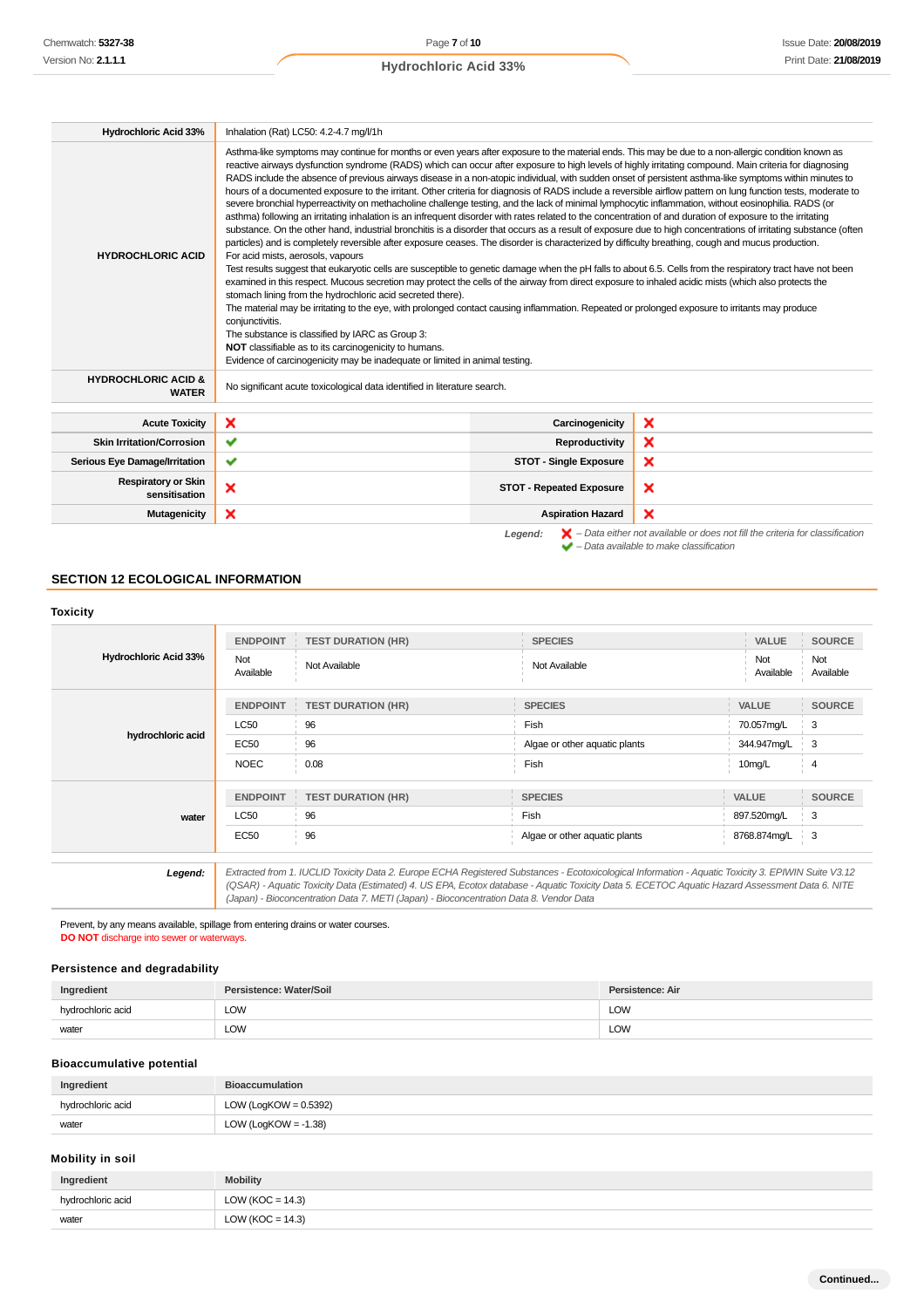## **SECTION 13 DISPOSAL CONSIDERATIONS**

### **Waste treatment methods**

| Product / Packaging disposal | Legislation addressing waste disposal requirements may differ by country, state and/ or territory. Each user must refer to laws operating in their area. In<br>some areas, certain wastes must be tracked.<br>A Hierarchy of Controls seems to be common - the user should investigate:<br>$\triangleright$ Reduction<br>$\triangleright$ Reuse<br>$\triangleright$ Recycling<br>$\triangleright$ Disposal (if all else fails)<br>This material may be recycled if unused, or if it has not been contaminated so as to make it unsuitable for its intended use. If it has been contaminated, it may<br>be possible to reclaim the product by filtration, distillation or some other means. Shelf life considerations should also be applied in making decisions of this<br>type. Note that properties of a material may change in use, and recycling or reuse may not always be appropriate.<br>DO NOT allow wash water from cleaning or process equipment to enter drains.<br>If It may be necessary to collect all wash water for treatment before disposal.<br>In all cases disposal to sewer may be subject to local laws and regulations and these should be considered first.<br>$\triangleright$ Where in doubt contact the responsible authority.<br>$\blacktriangleright$ Recycle wherever possible.<br>► Consult manufacturer for recycling options or consult local or regional waste management authority for disposal if no suitable treatment or disposal<br>facility can be identified.<br>Freat and neutralise at an approved treatment plant. Treatment should involve: Neutralisation with soda-ash or soda-lime followed by: burial in a land-fill<br>specifically licensed to accept chemical and / or pharmaceutical wastes or Incineration in a licensed apparatus (after admixture with suitable combustible<br>material).<br>• Decontaminate empty containers with 5% aqueous sodium hydroxide or soda ash, followed by water. Observe all label safeguards until containers are<br>cleaned and destroyed. |
|------------------------------|------------------------------------------------------------------------------------------------------------------------------------------------------------------------------------------------------------------------------------------------------------------------------------------------------------------------------------------------------------------------------------------------------------------------------------------------------------------------------------------------------------------------------------------------------------------------------------------------------------------------------------------------------------------------------------------------------------------------------------------------------------------------------------------------------------------------------------------------------------------------------------------------------------------------------------------------------------------------------------------------------------------------------------------------------------------------------------------------------------------------------------------------------------------------------------------------------------------------------------------------------------------------------------------------------------------------------------------------------------------------------------------------------------------------------------------------------------------------------------------------------------------------------------------------------------------------------------------------------------------------------------------------------------------------------------------------------------------------------------------------------------------------------------------------------------------------------------------------------------------------------------------------------------------------------------------------------------------------------------------------------------------------------------|
|                              |                                                                                                                                                                                                                                                                                                                                                                                                                                                                                                                                                                                                                                                                                                                                                                                                                                                                                                                                                                                                                                                                                                                                                                                                                                                                                                                                                                                                                                                                                                                                                                                                                                                                                                                                                                                                                                                                                                                                                                                                                                    |

## **SECTION 14 TRANSPORT INFORMATION**

### **Labels Required**

| Marine Pollutant NO |    |
|---------------------|----|
| <b>HAZCHEM</b>      | 2R |
|                     |    |

## **Land transport (ADG)**

| <b>UN number</b>             | 1789                                                                       |  |
|------------------------------|----------------------------------------------------------------------------|--|
| UN proper shipping name      | <b>HYDROCHLORIC ACID</b>                                                   |  |
| Transport hazard class(es)   | Class<br>8<br>Subrisk<br>Not Applicable                                    |  |
| Packing group                | $\mathbf{I}$                                                               |  |
| <b>Environmental hazard</b>  | Not Applicable                                                             |  |
| Special precautions for user | Special provisions<br>Not Applicable<br>Limited quantity<br>1 <sub>L</sub> |  |

## **Air transport (ICAO-IATA / DGR)**

| <b>UN number</b>             | 1789                                                                                                                                                                                                                                                                                        |                                                     |  |  |
|------------------------------|---------------------------------------------------------------------------------------------------------------------------------------------------------------------------------------------------------------------------------------------------------------------------------------------|-----------------------------------------------------|--|--|
| UN proper shipping name      | Hydrochloric acid                                                                                                                                                                                                                                                                           |                                                     |  |  |
| Transport hazard class(es)   | <b>ICAO/IATA Class</b><br>8<br>Not Applicable<br>ICAO / IATA Subrisk<br><b>ERG Code</b><br>8L                                                                                                                                                                                               |                                                     |  |  |
| Packing group                | $\mathbf{II}$                                                                                                                                                                                                                                                                               |                                                     |  |  |
| <b>Environmental hazard</b>  | Not Applicable                                                                                                                                                                                                                                                                              |                                                     |  |  |
| Special precautions for user | Special provisions<br>Cargo Only Packing Instructions<br>Cargo Only Maximum Qty / Pack<br>Passenger and Cargo Packing Instructions<br>Passenger and Cargo Maximum Qty / Pack<br>Passenger and Cargo Limited Quantity Packing Instructions<br>Passenger and Cargo Limited Maximum Qty / Pack | A3 A803<br>855<br>30L<br>851<br>1 L<br>Y840<br>0.5L |  |  |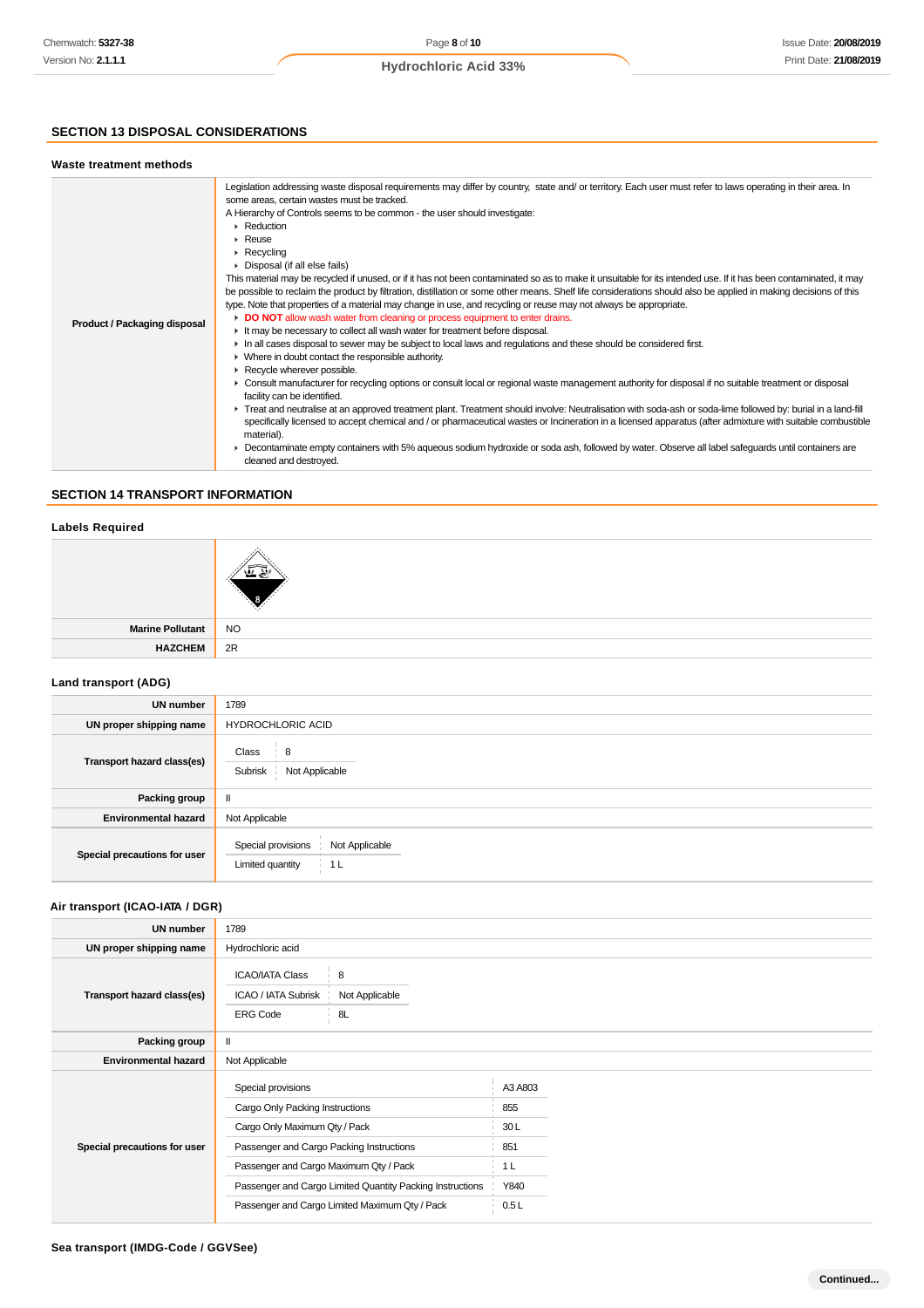| <b>UN number</b>             | 1789                                                                 |                                        |
|------------------------------|----------------------------------------------------------------------|----------------------------------------|
| UN proper shipping name      | <b>HYDROCHLORIC ACID</b>                                             |                                        |
| Transport hazard class(es)   | <b>IMDG Class</b><br>$\frac{1}{2}$ 8<br><b>IMDG Subrisk</b>          | Not Applicable                         |
| Packing group                | Ш                                                                    |                                        |
| <b>Environmental hazard</b>  | Not Applicable                                                       |                                        |
| Special precautions for user | <b>EMS Number</b><br>Special provisions<br><b>Limited Quantities</b> | $F-A$ , S-B<br>Not Applicable<br>∲ 1 L |

### **Transport in bulk according to Annex II of MARPOL and the IBC code**

| SOURCE | <b>NAME</b><br>י מר<br>זו ורור | -GORY<br>$-D0$ | <b>SHIP TYPE</b> |
|--------|--------------------------------|----------------|------------------|
|        | Hydrochloric acid              | <u>_</u>       |                  |

#### **SECTION 15 REGULATORY INFORMATION**

#### **Safety, health and environmental regulations / legislation specific for the substance or mixture**

#### **HYDROCHLORIC ACID(7647-01-0) IS FOUND ON THE FOLLOWING REGULATORY LISTS**

Australia Dangerous Goods Code (ADG Code) - Dangerous Goods List Australia Dangerous Goods Code (ADG Code) - List of Emergency Action Codes Australia Exposure Standards Australia Hazardous Chemical Information System (HCIS) - Hazardous Chemicals Australia Inventory of Chemical Substances (AICS) Australia Standard for the Uniform Scheduling of Medicines and Poisons (SUSMP) - Appendix E (Part 2) Australia Standard for the Uniform Scheduling of Medicines and Poisons (SUSMP) - Appendix F (Part 3) Australia Standard for the Uniform Scheduling of Medicines and Poisons (SUSMP) - Index Australia Standard for the Uniform Scheduling of Medicines and Poisons (SUSMP) - Schedule 5 Australia Standard for the Uniform Scheduling of Medicines and Poisons (SUSMP) - Schedule GESAMP/EHS Composite List - GESAMP Hazard Profiles IMO IBC Code Chapter 17: Summary of minimum requirements IMO MARPOL (Annex II) - List of Noxious Liquid Substances Carried in Bulk IMO Provisional Categorization of Liquid Substances - List 3: (Trade-named) mixtures containing at least 99% by weight of components already assessed by IMO, presenting safety hazards International Agency for Research on Cancer (IARC) - Agents Classified by the IARC Monographs International Air Transport Association (IATA) Dangerous Goods Regulations International Maritime Dangerous Goods Requirements (IMDG Code) International Maritime Dangerous Goods Requirements (IMDG Code) - Goods Forbidden for **Transport** United Nations Recommendations on the Transport of Dangerous Goods Model Regulations

6

#### **WATER(7732-18-5) IS FOUND ON THE FOLLOWING REGULATORY LISTS**

Australia Inventory of Chemical Substances (AICS) **IMO IBC Code Chapter 18: List of products to which the Code does not apply** 

#### **National Inventory Status**

| <b>National Inventory</b>     | <b>Status</b>                                                                                                                                                                                            |
|-------------------------------|----------------------------------------------------------------------------------------------------------------------------------------------------------------------------------------------------------|
| Australia - AICS              | Yes                                                                                                                                                                                                      |
| Canada - DSL                  | Yes                                                                                                                                                                                                      |
| Canada - NDSL                 | No (hydrochloric acid; water)                                                                                                                                                                            |
| China - IECSC                 | Yes                                                                                                                                                                                                      |
| Europe - EINEC / ELINCS / NLP | Yes                                                                                                                                                                                                      |
| Japan - ENCS                  | Yes                                                                                                                                                                                                      |
| Korea - KECI                  | Yes                                                                                                                                                                                                      |
| New Zealand - NZIoC           | Yes                                                                                                                                                                                                      |
| Philippines - PICCS           | Yes                                                                                                                                                                                                      |
| USA - TSCA                    | Yes                                                                                                                                                                                                      |
| Taiwan - TCSI                 | Yes                                                                                                                                                                                                      |
| Mexico - INSQ                 | Yes                                                                                                                                                                                                      |
| Vietnam - NCI                 | Yes                                                                                                                                                                                                      |
| Russia - ARIPS                | Yes                                                                                                                                                                                                      |
| Thailand - TECI               | Yes                                                                                                                                                                                                      |
| Legend:                       | Yes = All CAS declared ingredients are on the inventory<br>No = One or more of the CAS listed ingredients are not on the inventory and are not exempt from listing(see specific ingredients in brackets) |

## **SECTION 16 OTHER INFORMATION**

| 'at⊾ | 20/<br>/2019<br>. |
|------|-------------------|
|      | 20h<br>ា∩1⊽<br>.  |

#### **Other information**

Classification of the preparation and its individual components has drawn on official and authoritative sources as well as independent review by the Chemwatch Classification committee using available literature references.